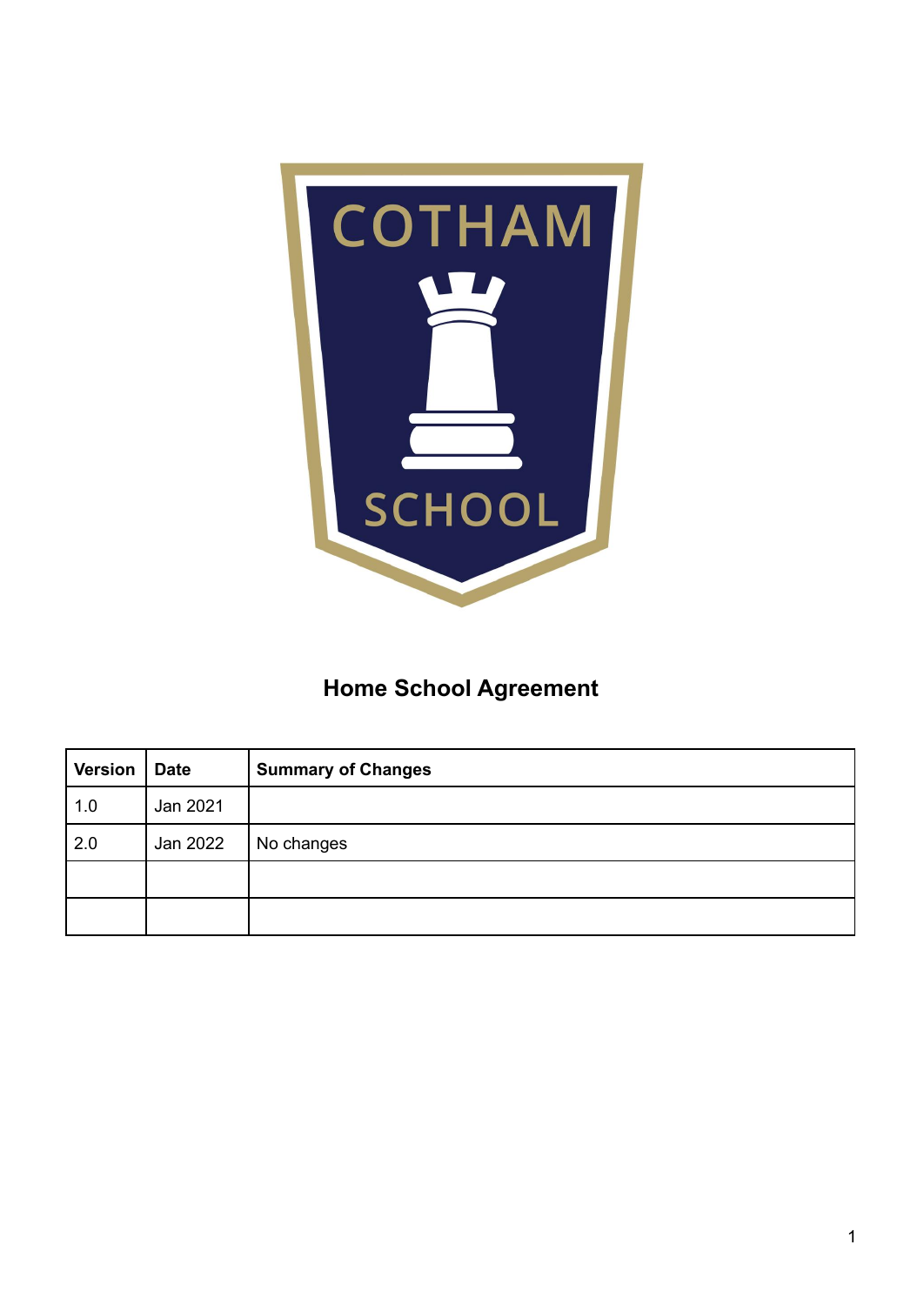At the heart of our values as a school, lies a belief that through working closely together we create a partnership that benefits our students. We therefore ask that you read and sign this agreement and hand it in or send it to the school when you complete our admission form.

We hope that the agreement enables you to recognise our commitment to ensuring all our students achieve their very best.

As a student I will:

- Believe I can achieve
- Attend school daily and on time, wearing the correct uniform
- Bring the books and equipment I need every day
- Respect the right of everyone to learn in class without being interrupted
- Do all classwork, homework and coursework as well as I can and hand it in on time
- Be polite and helpful to all adults and each other, avoiding offensive language at all times
- Contribute positively to the life of the school
- Move around the school site between lessons quickly, calmly and quietly
- Place all litter in the bins provided and respect the school environment
- Avoid behaviour which may make others feel uncomfortable, for example by respecting other students personal space by avoiding unwanted touching, pushing and other types of rough play

As a student, when out in the wider community, I will:

- Follow all staff instructions immediately to leave the exit gates and other areas of the school directly at the end of the school day
- Behave responsibly and use appropriate language to each other and members of the public
- Wear full school uniform to and from school
- Maintain positive behaviour on transport, educational visits and other off-site placements
- Show consideration at all times to members of the public by not crowding pavements and giving way

Signed:…………………… Student Date: ……………………...